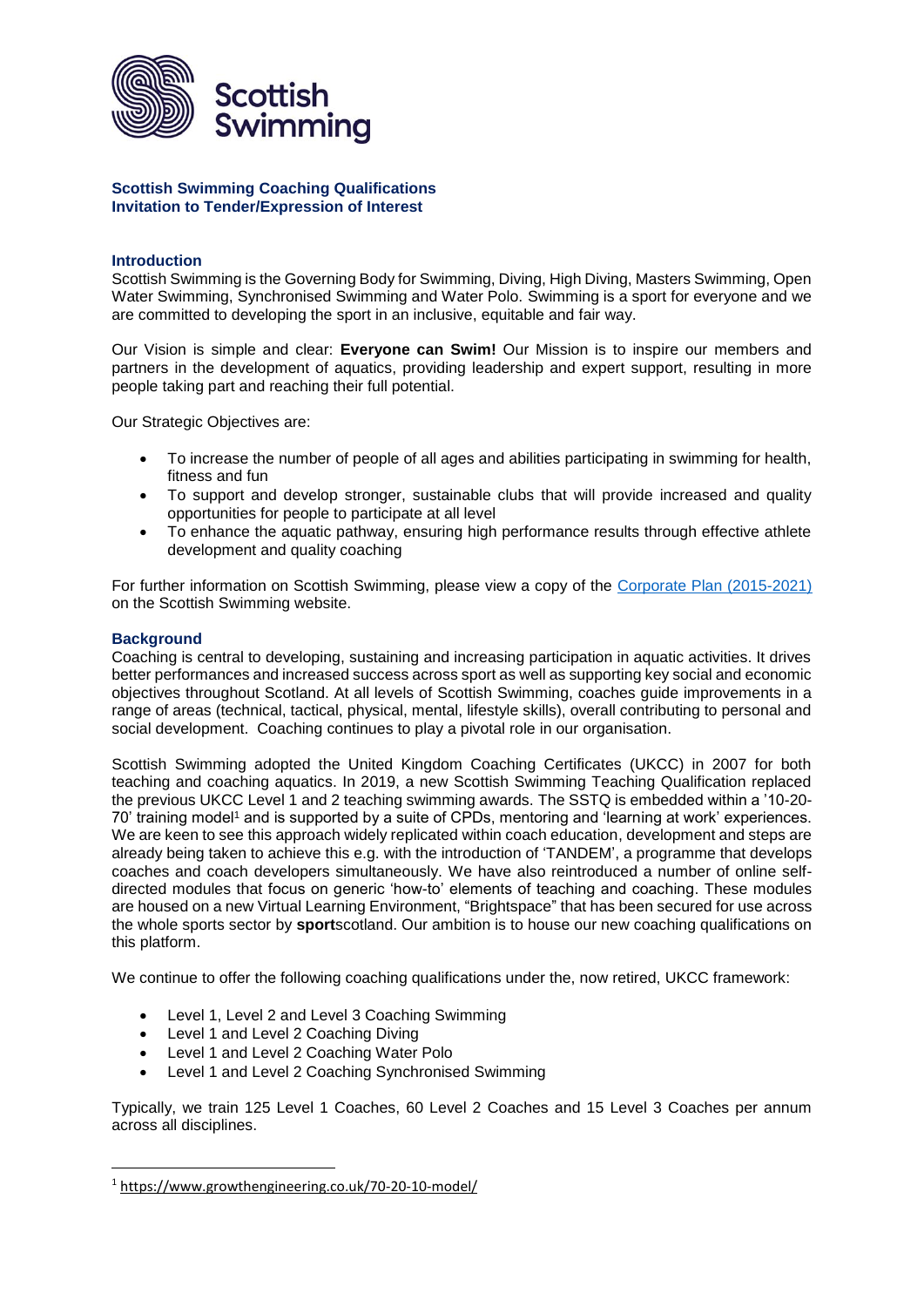

A consultation exercise involving coaches was completed in 2019 focusing on the content and accessibility of UKCC qualifications and the current needs of the industry. The main conclusions of this consultation are as follows:

- 1. UKCC Level 1 sufficiently prepares coaches with prior poolside-helping experience to go into an assistant or lane coach role. Feedback also indicated that the certification process lacks the appropriate focus on the technical knowledge required to support swimmers at the beginning of a club pathway. Due to the needs of the industry, Level 1 coaches are often finding themselves in situations they are technically unqualified to lead and therefore feel unprepared to coach at the required standard. It was felt therefore, that a swim teaching/coaching hybrid qualification would be useful for coaches at this level, as swimmers at the 'Club Ready' level often require teaching points to refine their technique.
- 2. Coaches felt that some content in the Level 2 qualification should be rationalised. Some updates to qualification content are required to better support the development of coaches in the domain in they coach.
- 3. All coaches placed significant value on the opportunity to gain practical experience whilst actively learning. Similar to the SSTQ, structured breaks that allow coaches to put learning into practice and reflect on their experiences throughout the qualification would be welcomed. Continuous practical assessment should therefore replace final written exams.
- 4. Coaches highlighted logistical and financial challenges related to attending courses and accessing additional development opportunities as a challenge. For many, it can be difficult to attend each course date when spread across different days and times. The delivery of current coaching qualifications was considered outdated, with the benefit of blended learning highlighted as a positive alternative. Flexibility that allows coaches to attend different courses to complete modules and delivering some content online may be a solution.

Furthermore, we are currently developing The Scottish Swimming Teaching & Coaching Framework (SSTCF).The approach of the SSTCF is to deliver a clear and focused outcome: a development system for Scottish Swimming coaches that will significantly upskill practitioners and lead to a sustainable, coherent framework across the sport. A strategic action for Coach Education has been identified within this framework to *"establish a new, fit-for-purpose qualification structure".* Please refer to the Scottish Swimming Teaching & Coaching Framework (SSTCF) 2-4-8 Year Plan that accompanies this brief for further detail.

Finally, **sport**scotland has also undertaken a recent review of UKCC. UKCC has ceased to exist as of March 2020 and consequently **sport**scotland has also embarked on the development of a new "generic" coaching framework for Scotland.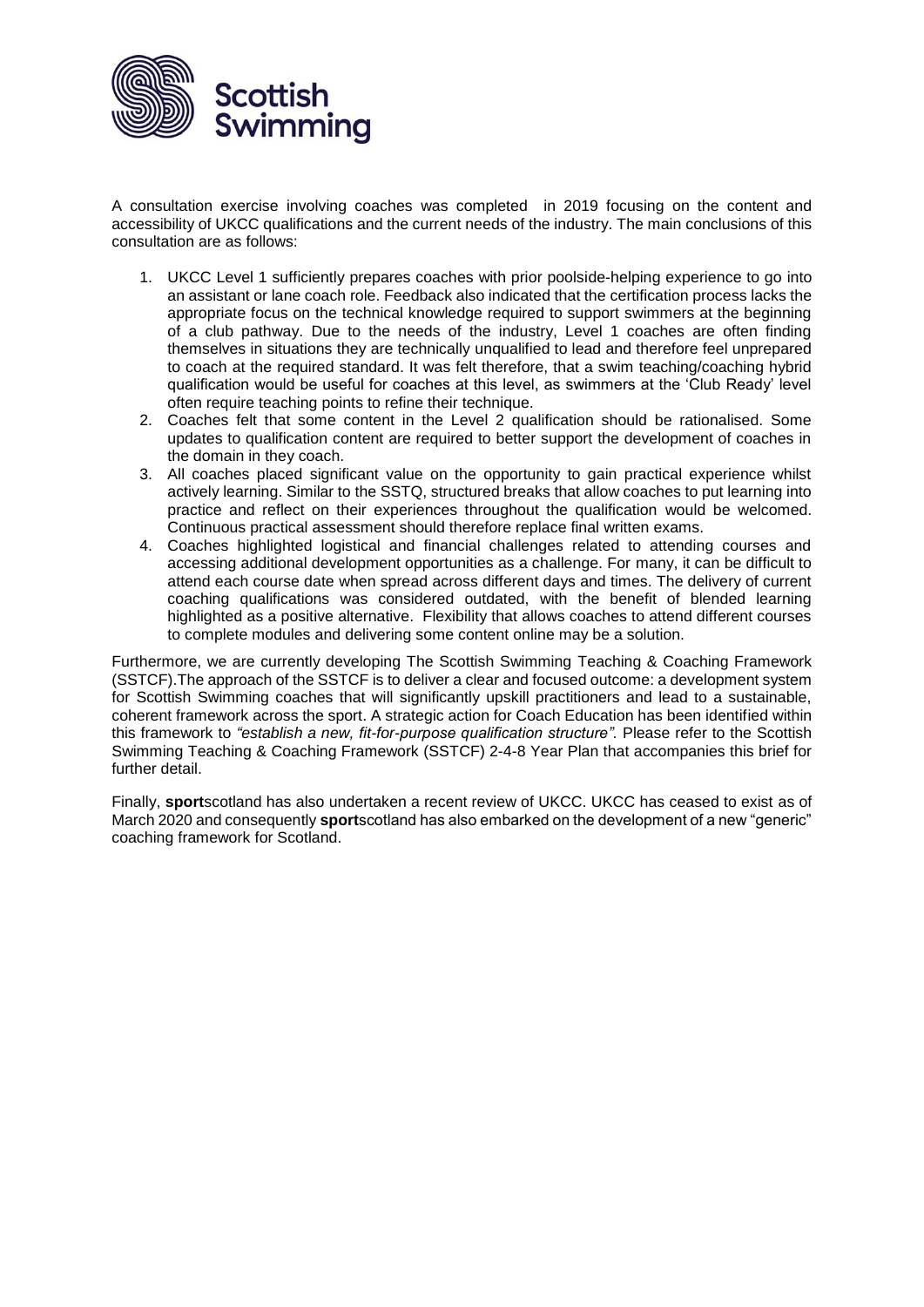

### **Tender/Expression of Interest**

Scottish Swimming will lead on the production of a new Coaching Qualifications system. We are seeking Tenders/Expressions of Interest from consultant(s) to assist us to *"establish a new, fit-for-purpose qualification structure".* We welcome a collaborative approach whereby a mix of current learning and development expertise along with specific swimming technical knowledge can be brought together. Please provide details of the qualifications and experience of those who will be involved on working on this project as part of your proposal.

## **Aim and Objectives for the Consultant(s):**

1. Appraise the proposed qualification structure to meet the demands of the industry across all disciplines and domains, supporting the development of coaches within the over-arching context of the Scottish Swimming Coaching Framework. Working with Scottish Swimming to produce a qualification system supporting modern day learning methods and delivery.

A proposed action plan with timelines to deliver the aim above and the following objectives:

- a. Review the proposed new qualification structure.
- b. Create a set of learning outcomes, syllabus for the new qualification/s as above, including a modern delivery approach that suit the learner, industry, organiser and governing body needs
- c. Liaise, and consult with external bodies or partners with specialist expertise when required
- d. Recommend a training plan to upskill the Aquatic Educator workforce to deliver the new qualifications

### **Timescale**

The procurement timetable is shown below and may be subject to change.

| <b>Milestone</b>                                      | <b>Responsibility</b>    | <b>Completion Date</b>         |
|-------------------------------------------------------|--------------------------|--------------------------------|
| Invitation to Tender issued                           | <b>Scottish Swimming</b> | 19th November 2020             |
| Submission of Proposals/Expressions of Interest       | <b>Tenderer</b>          | 7 <sup>th</sup> December 2020  |
| Outcome of evaluation exercise                        | <b>Scottish Swimming</b> | 11 <sup>th</sup> December 2020 |
| Presentations (if required after evaluation exercise) | <b>Tenderer</b>          | 18 <sup>th</sup> December 2020 |
| Appoint contractor                                    | <b>Scottish Swimming</b> | 8 <sup>th</sup> January 2021   |
| <b>Effective Date of Service Commencement</b>         | <b>Scottish Swimming</b> | 18th January 2021              |
| Conclusion of actions                                 | <b>Tenderer</b>          | $5th$ March 2021               |